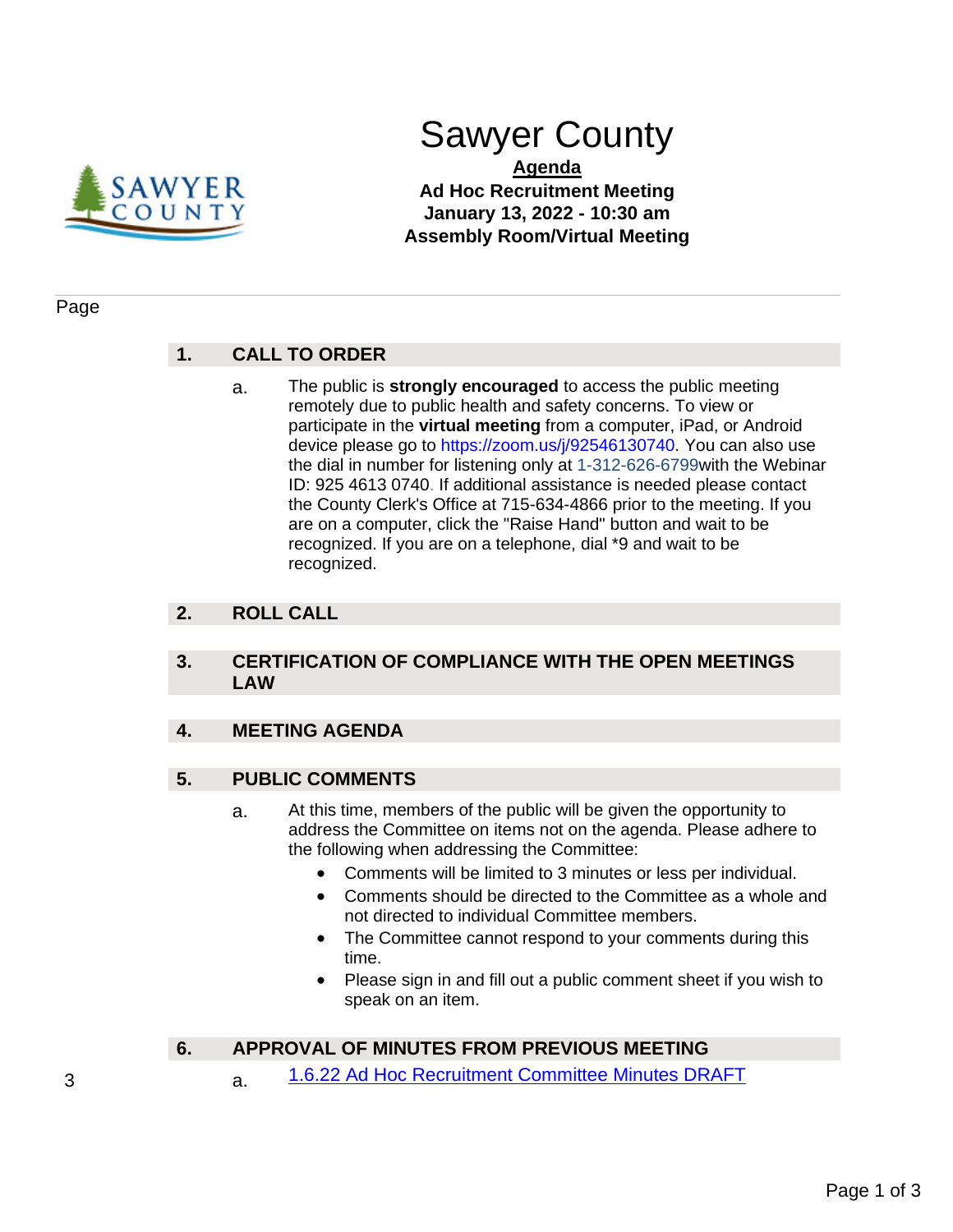# **7. CLOSED SESSION - REVIEW CONTRACT - PUBLIC ADMINISTRATION ASSOCIATES (PAA) (DISCUSSION AND POSSIBLE ACTION)**

a. Closed session per Wis. Statute §19.85 (1)(c) to consider employment, promotion, compensation or performance evaluation data of any public employee over which the governmental body has jurisdiction or exercises responsibility

# **8. FUTURE AGENDA ITEMS**

#### **9. CORRESPONDENCE, REPORTS FROM CONFERENCES AND MEETINGS, OTHER MATTERS FOR DISCUSSION ONLY**

#### **DISCLAIMER:**

*A quorum of the County Board of Supervisors or of any of its committees may be present at this meeting to listen and observe. Neither the Board nor any of the committees have established attendance at this meeting as an official function of the Board or committee(s) or otherwise made a determination that attendance at the meeting is necessary to carry out the Board or committee's function. The only purpose for other supervisors attending the meeting is to listen to the information presented. Neither the Board nor any committee (other than the committee providing this notice and agenda) will take any official action with respect to this noticed meeting.* 

*Copy sent via email to: County Clerk and News Media. Note: Any person wishing to attend whom, because of a disability, requires accommodation should call the Sawyer County Clerk's Office (715.634.4866) at least 24 hours before the scheduled meeting so appropriate arrangements can be made.*